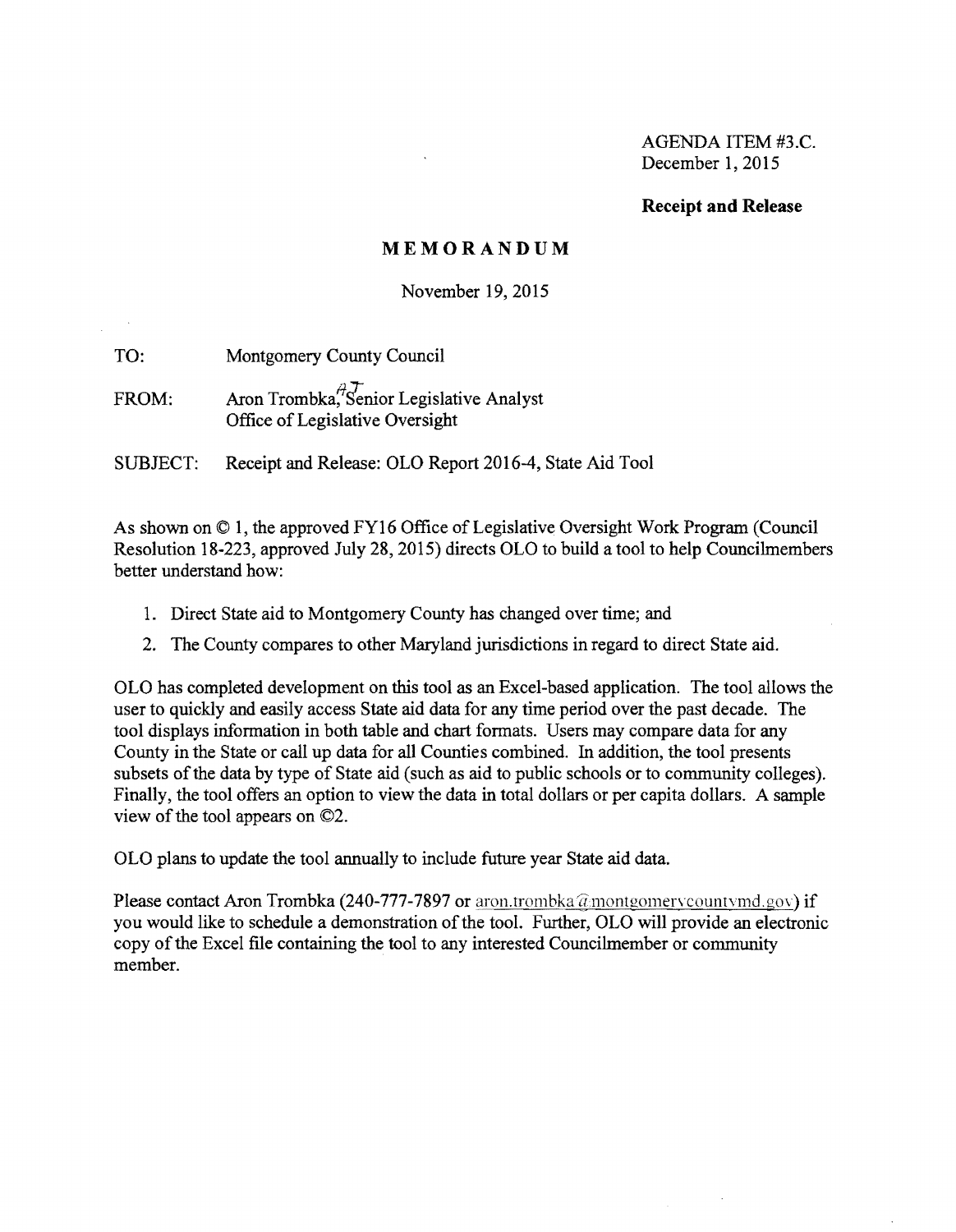Page 6 Resolution No.: 18-223

## PROJECT #3

## STATE AID TO MONTGOMERY COUNTY

Principal Agencies: All County-funded agencies

Every year the State of Maryland allocates to Montgomery County a significant amount of money to be used in a range of ways. The money allocated to Montgomery County and the areas or programs in which this money is allocated changes on a regular basis. Some funds are allocated strictly according to long established formulas while other funds shift on a yearly basis based on the availability of money at the state level.

The County Council is interested in understanding how State allocations to Montgomery County have changed over time and how Montgomery County compares to other Maryland jurisdictions. Further. the County Council is interested in having this information available on a yearly basis and presented in a timely and consistent way. OLO will build a model that captures this information and presents it in a concise and user friendly fashion. OLO anticipates being able to update this model on a regular basis and to manage it moving forward as part of its regular responsibilities.